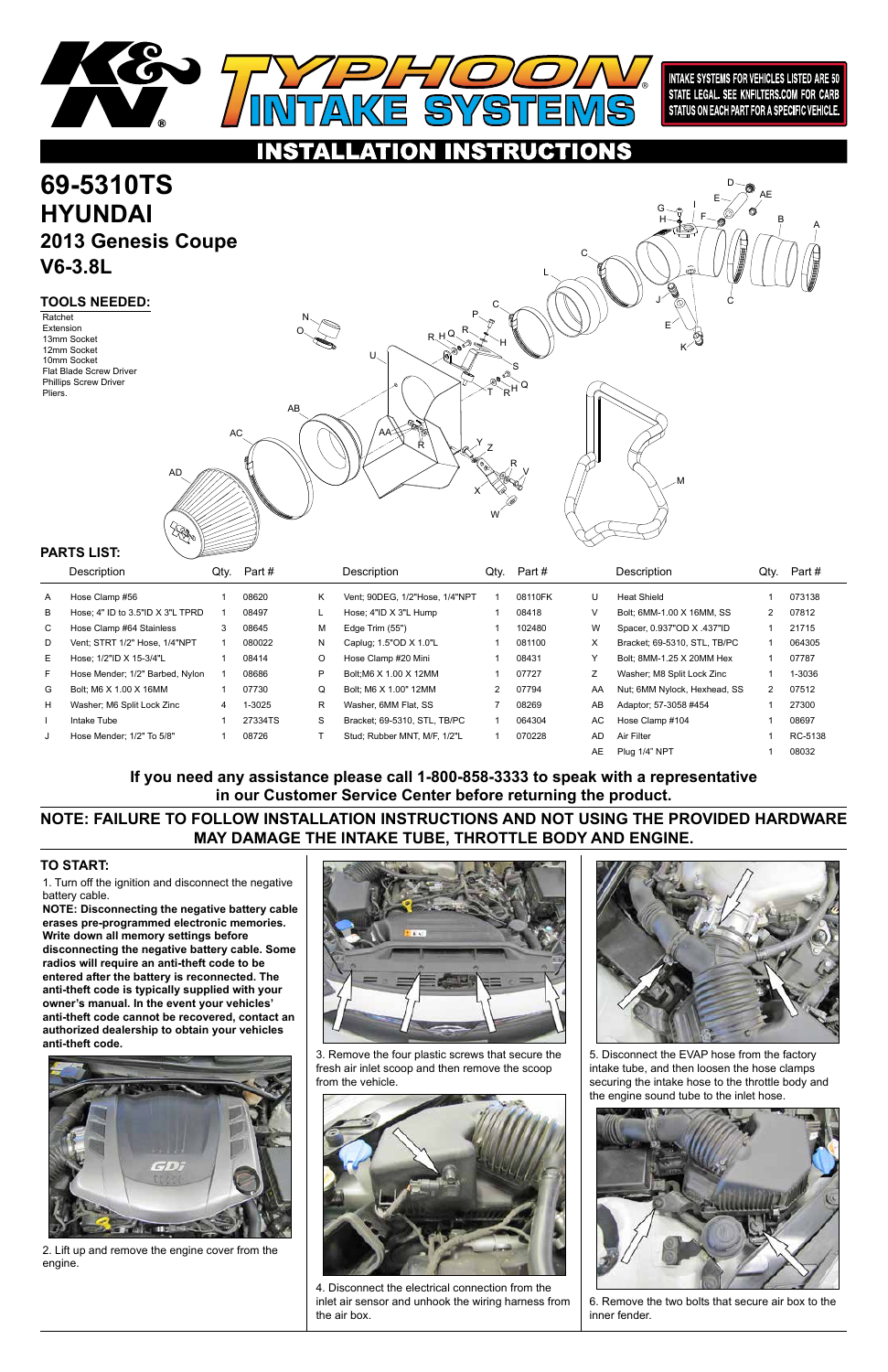## **Continued INSTALLATION INSTRUCTIONS**



7. Lift up and remove the air box from the vehicle. **NOTE: K&N Engineering, Inc., recommends that customers do not discard factory air intake.**



8. Remove the air box mounting bracket from the back of the headlight.



9. Disconnect the vent line from the engine sound tube.

**NOTE: Some vehicles may not be equipped with a vent line attached to the sound tube.**



10. Remove the two nuts securing the engine sound drum to the intake manifold.



11. Loosen the hose clamp securing the engine sound tube to the fitting in the firewall.





17. Install the K&N® air filter onto the filter adapter and secure with the provided hose clamp.

12. Remove the engine sound drum assembly from the vehicle.



13. Install the provided cap onto the fitting in the fire wall for the sound drum.



14. Install the filter adapter and mounting bracket (064304) onto the heat shield as shown using the provided hardware.



15. Install the mounting bracket (064305) onto the heat shield as shown using the provided hardware.

16.Install the provided edge trim onto the heat shield as shown.

**NOTE: Some trimming of the edge trim will be necessary.**



18. Install the provided rubber mounted stud onto the air box mounting location on the inner fender a show.



19. Remove the bolt securing the coolant tube to the engine.



20. Set the filter assembly into position and secure to the rubber mount and coolant tube mounting location with the provided hardware. **NOTE: Be sure to place the spacer between bracket #064305 and the coolant tube bracket.**





21. Remove the bolt securing the air sensor into the factory air box and then remove the sensor.



22. Install the air sensor into the K&N® intake tube and secure with the provided hardware.